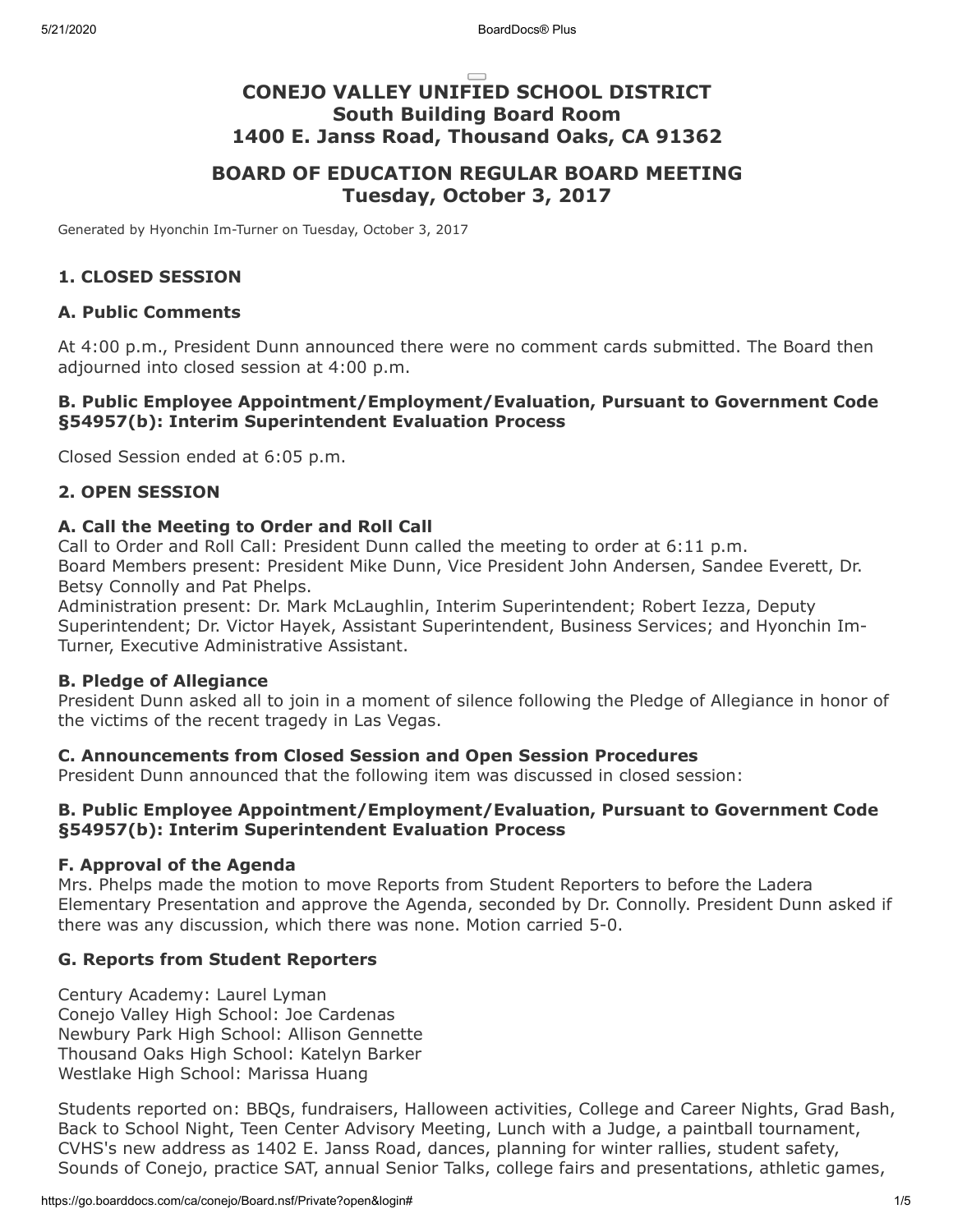ASB, Homecoming Week and rallies, fall blood drive, new clubs, WHS WASC and Leadership Development Day.

#### **D. Presentation by Ladera Elementary Highlighting Activities Reflected in the 2017-2018 LCAP**

Ladera Principal, Lori Wall, presented on Ladera's plan for STEAM (Science, Technology, Engineering, Art and Math) to include: special training for teachers, specialized designated spaces, Special Training for Teachers, Specialized Designated Spaces, Creative Programs, Creation Rotations, discovery lab/maker space, New Art Trek STEAM program, next steps, and presented the targeted opening date as August 22, 2018. Vice President Andersen inquired about creating existing boundaries or if students will be accepted by application only to which Ms. Wall responded. Mrs. Everett praised Ms. Wall and her excitement on the Academy.

#### **E. Presentation by Dr. Jennifer Boone, Director, Curriculum, Instruction and Assessment: 2017 California Assessment of Student Performance and Progress (CAASPP) Results**

Dr. Boone presented on the CAASPP results to include: performance and progress, evidence based responses, overall score and achievement level, overall results, subgroup results, college readiness, EAP results, using reports, results website and CAASPP parent guides. Dr. Connolly inquired about tracking EL students as they move out of the ELL category to which Dr. Boone responded. Vice President Andersen asked if the state is publishing best practices for schools linked to this testing to which Dr. Boone responded. Dr. McLaughlin and Dr. Boone discussed Teachers on Special Assignments and the possible effectiveness of them at other districts within the state. Vice President Andersen spoke about tying LCAP and other sources of funding to this and other testing to which Dr. McLaughlin responded. Mrs. Phelps asked about the Early Assessment Program and the college readiness at grade 11 to which Dr. Boone responded. Mrs. Everett asked about the tests and scoring to which Dr. Boone responded.

### **H. Reports from Parent Support Organizations**

Conejo Council PTA (CCPTA), Paula Nathan, President, spoke about Strong Start, receiving several Platinum memberships from staff and Board, the recent crisis, working together and asked the Board to be impartial representatives of educational policies.

Conejo Schools Foundation (CSF), Mike Soules, President. Cindy Goldberg spoke about the upcoming State of the Schools event, thanked sponsors and partner sponsors, the elementary and secondary parent workshops beginning in October and Cash for Conejo Classrooms.

District Advisory Council, (DAC), Cindy Goldberg, President, spoke about the first DAC meeting and items discussed, Dr. McLaughlin's message and thanked President Dunn for attending DAC's meeting.

## **I. Comments - Public**

- The first speaker, Stephen Gabrielson, was absent.
- The second speaker, Dr. Amy Chen, spoke about long-term consequences and her objection of salacious descriptions in books to distract students from the theme.
- The third speaker, Mary Ann Van Zuyle, spoke about the Board's recent special discussion session and thankfulness of the discussion.
- . The fourth speaker, Jon Cummings, yielded his time to Sally Hibbitts.
- The fifth speaker, Sally Hibbitts, spoke about the Board's recent governance training, thanked Board members for attending and explained duties of elected officials.
- The sixth speaker, Cathy Carlson, spoke about Bring your Bible to School Day on October 5 and religious freedoms in America.
- The seventh speaker, Maureen Meyer, spoke about the negative responses from friends on Snow Falling on Cedars.
- The eighth speaker, Richard Herca, spoke about accountability to the community, state standards for reading and the District's job to teach state curriculum.
- The ninth speaker, George Miller, spoke in support of sound and moral development of students.

## **J. Comments - Board of Education**

Mrs. Everett thanked those who spoke,gave presentations and the student reporters for being present. She then spoke about Keith Jones at Sequoia and Banyan, written about it the Acorn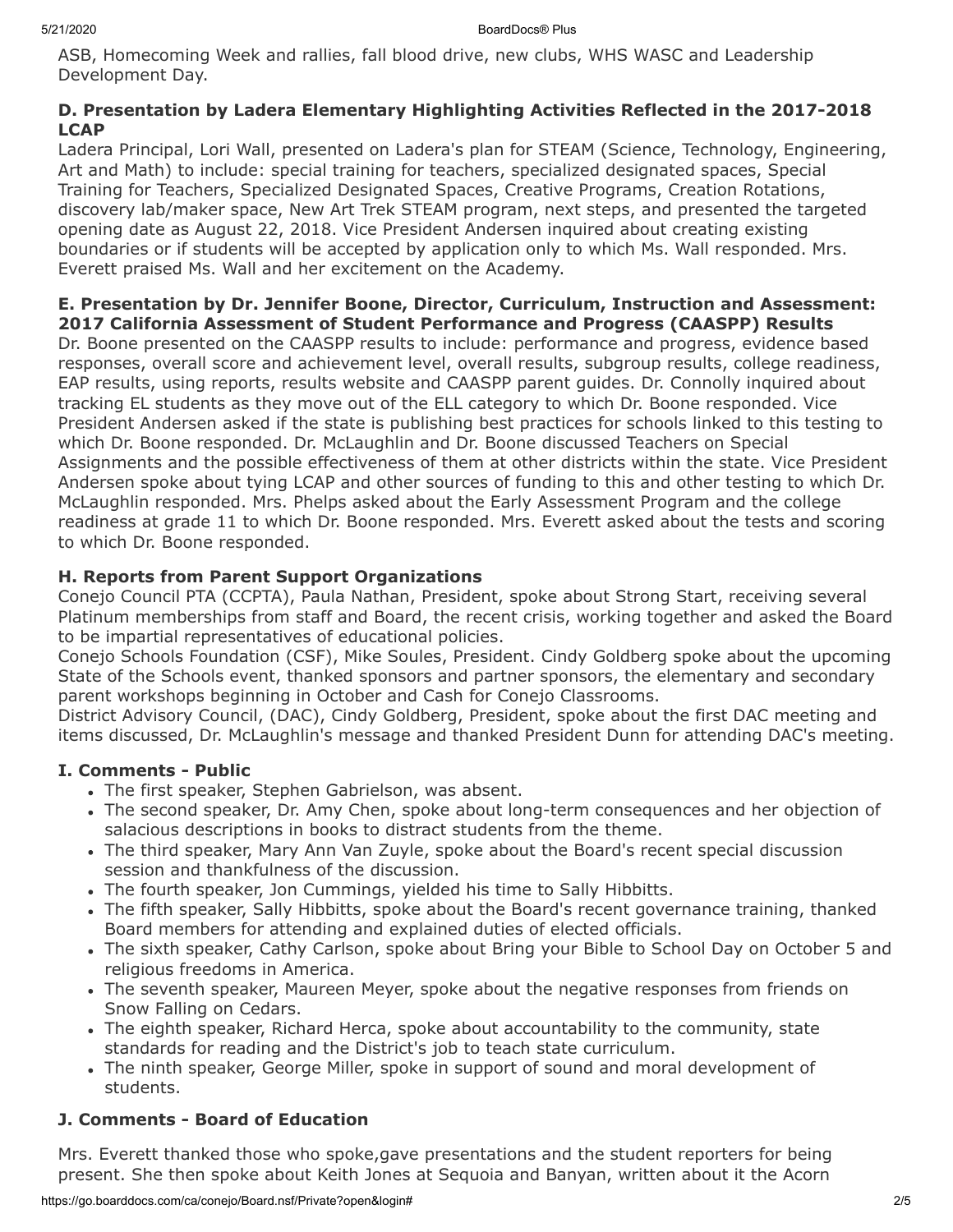5/21/2020 BoardDocs® Plus

newspaper. Mrs. Everett then spoke about her daughter's experience at NPHS, and spoke about witnessing the new Chromebooks distribution at TOHS, and Mr. Lichtl in dancing competition, reassured safety on intercom that morning, the recent tragedy in Las Vegas and thanked school faculty and counselors for supporting the students. VP Andersen thanked the public speakers, Teacher of the Month - Chris Catalano, phys ed teacher. He then spoke about CSBA, their training, political advocacy and safety in two months. Dr. Connolly spoke about attending a VCOE legal forum DACA, WASC at WHS, recognized WHS team in working hard to prepare, VCSBA dinner , CSBA Roadshow - local advocacy plan, she will be at Sounds of Conejo. Mrs. Phelps spoke about WHS Homecoming game, Billy (coach), attended ribbon cutting CRPD special needs playground T.O. Rotary used by special needs students, the governance training, the Superintendent's evaluation immediate action that came out of the governance training. Having own rep on issues, percent spending per student in comparison to the state, board calendar adjustment.

## **K. Comments - Superintendent**

Dr. McLaughlin thanked local law enforcement in continuing their partnership with the District to keep our students and community safe.

### **3. ACTION ITEMS – GENERAL – HUMAN RESOURCES**

### **A. Resolution #17/18-04: "Week of the School Administrator" – October 8-14, 2017**

Vice President Andersen made the motion to approve, seconded by Dr. Connolly . President Dunn asked if there was any discussion. Dr. Connolly thanked school administrators. Motion carried 5-0.

### **4. ACTION ITEMS – GENERAL – INSTRUCTIONAL SERVICES**

### **A. Resolution #17/18-03 - Red Ribbon Week Proclamation**

Mrs. Phelps made the motion to approve, seconded by Dr. Connolly. President Dunn asked if there was any discussion, which there was none. Motion carried 5-0.

### **5. ACTION ITEMS – GENERAL – BUSINESS SERVICES**

#### **A. No Items**

## **6. ACTION ITEMS - GENERAL - BOARD OF EDUCATION**

#### **A. Approval of Subcommittee's Recommendations for Citizens' Bond Oversight Committee Member Selection**

Dr. Connolly made the motion to approve, seconded by Vice President Andersen. President Dunn asked if there was any discussion, which there was none. Motion carried 5-0.

### **7. ACTION ITEMS – CONSENT**

- **A. Approval of Minutes September 19, 2017**
- **B. Approval of Minutes September 25, 2017**
- **C. Approval of Minutes September 25, 2017**
- **D. Approval of Minutes September 26, 2017**
- **E. Personnel Assignment Orders**

**F. Approval of Contracts - Fulcrum Learning Services, Inc. and Wilshire Boulevard Temple Camps**

- **G. Approval of Contract Professional Development**
- **H. Contract for Nonpublic School Placement for a Student With a Disability #10-17/18**

**I. MEASURE I: Approval of Change Order #1 – Roofing Replacement – Thousand Oaks High School – Craig Roof Company, Inc.**

**J. MEASURE I: Approval of Notice of Completion – Roofing Replacement – Thousand Oaks High School – Craig Roof Company, Inc.**

**K. MEASURE I: Approval of Notice of Completion – Low Voltage Cabling System – Conejo Valley High School – Pacificom**

**L. MEASURE I: Approval of Notice of Completion – Flooring – Conejo Valley High School – Reliable Floor Covering, Inc.**

**M. Approval of Disposal of Surplus and Obsolete Equipment**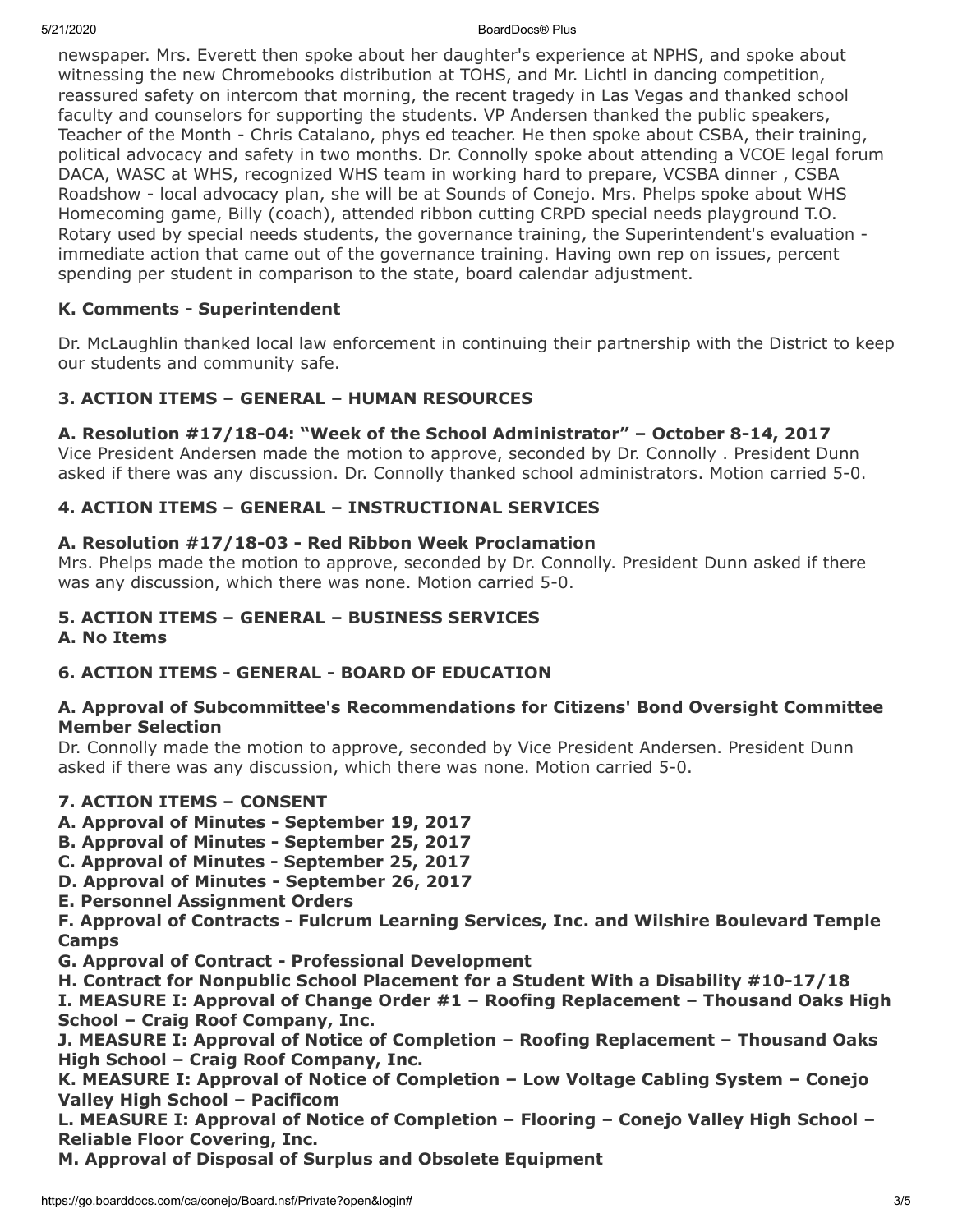5/21/2020 BoardDocs® Plus

Mrs. Phelps made the motion to approve, seconded by Dr. Connolly. President Dunn asked if there was any discussion, which there was none. Motion carried 5-0.

### **8. INFORMATION/DISCUSSION ITEMS – GENERAL – HUMAN RESOURCES**

**A. Approval of Amendment of Board Policy 4030 - Nondiscrimination in Employment** President Dunn asked if there was any discussion, which there was none.

### **B. Approval of the California Lutheran University Practicum Training Affiliation Agreement**

President Dunn asked if there was any discussion. Dr. Connolly spoke about being pleased in seeing students going through the programs. Mrs. Phelps explained that these are counseling, marriage and therapy students. Dr. McLaughlin thanked Dr. Juan Santos for bringing in the partnerships with the universities.

### **9. INFORMATION/DISCUSSION ITEMS – GENERAL – INSTRUCTIONAL SERVICES**

### **A. Approval of Proposed Rate Increase for CVUSD Outdoor Education Program**

President Dunn asked if there was any discussion. Mrs. Everett spoke about the program, how students enjoy it and asked about students who cannot afford to pay to to which Dr. Hayek and responded. Mrs. Phelps spoke about programs through PTAs to help defray costs. Dr. Connolly spoke about diminishing funds and competition and her support of the program. Stephen Sipes, Teacher, then explained the increase in bussing costs and answered the last few questions from Board members.

### **B. Approval of Career Technical Education Advisory Committee**

President Dunn asked if there was any discussion. Dr. Connolly spoke about the list displaying her as an alternate and suggested looking for a parent to fill the Parent position. Mrs. Everett spoke about the applicants in the Bond Oversight Committee interviews.

#### **C. Approval of Amendments to Administrative Regulation 5144.1 - Suspension and Expulsion/Due Process**

President Dunn asked if there was any discussion, which there was none.

#### **D. Resolution 17/18-01 - Public Textbook and Instructional Materials**

President Dunn announced there was one speaker card submitted.

The speaker, Cathy Carlson, spoke about the California Department of Education's 8-weeks timeframe and law against requiring parents to pay for textbooks.

President Dunn asked if any discussion, which there was none.

### **10. INFORMATION/DISCUSSION ITEMS – GENERAL – BUSINESS SERVICES**

#### **A. No Items**

### **11. INFORMATION/DISCUSSION ITEMS - GENERAL - BOARD OF EDUCATION**

#### **A. New Board Policy and Administrative Regulation - Core Literature Material**

- The first speaker, Bill Gorback, recognized District parents lost in Las Vegas tragedy and the discussion on this policy in support of trusting the experts.
- The second speaker, Mike Smith, spoke about the value of books, words, beliefs and ideas.
- The third speaker, Alison Eilerman, spoke about Oak Park not requiring students to read controversial books.
- The fourth speaker, Kelley Harris, spoke about concerns with controversial books being far below grade level.
- The fifth speaker, Alex Burum, spoke in support of book content being inappropriate and parents' responsibility to their child.
- The sixth speaker, Deborah Savalla, spoke about the influence of literature in support of removing controversial content and read from the Bluest Eye.
- The seventh speaker, Cathy Carlson, spoke about state law and education code on the state's recommended curriculum list.